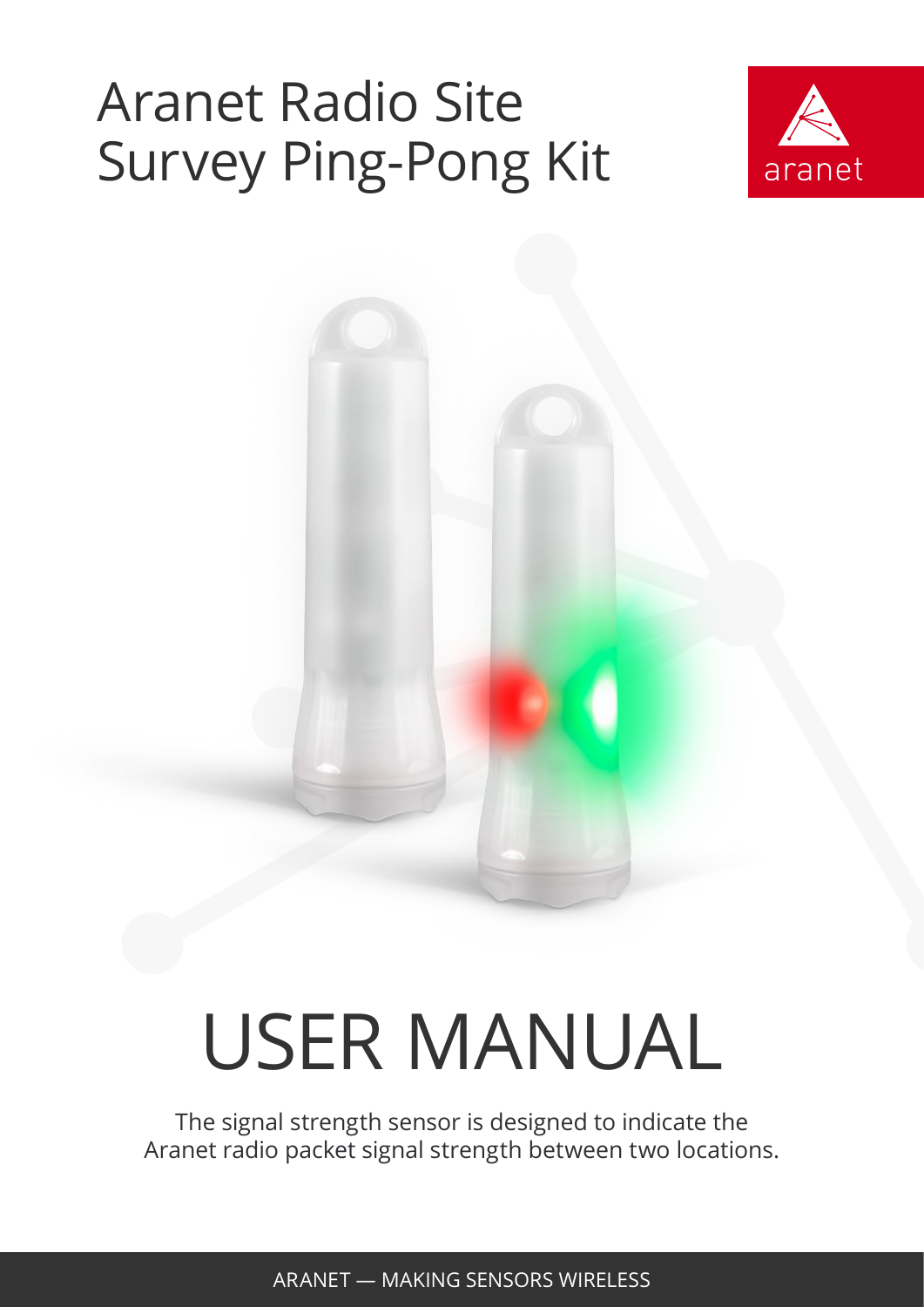## **Typical usage**



**1** Insert the batteries into both sensors. The red LED on each sensor should start blinking at a period of two seconds.

- **2** Place one sensor upright in a fixed location.
- **3** Take the second sensor and move to the location you would like to test.
- Test the signal strength at that location by pressing the button at the bottom of the sensor. The red LED illuminates brightly once to indicate that the test has commenced. **4**
- **5** The signal strength between the two sensor locations is indicated by corresponding flashes of the green LED on both sensors.
- 

**6** Repeat the test in different locations as necessary.

The operation and role of each sensor is identical, it is not important which sensor is left stationary.



## **Signal strength RSSI indication**

Sensors indicate the strength of the received Aranet radio packet with the green LED as follows:

| RSSI (dBm)               |                  |
|--------------------------|------------------|
| $RSSI > -40$             | •)) Excellet     |
| $-60 <$ RSSI $\le$ $-40$ | •)) Very go      |
| $-80 <$ RSSI $\le$ -60   | $\bullet$ ) Good |
| $-100 <$ RSSI $\le$ -80  | •)) Accepta      |
| $RSSI \le -100^{(1)}$    | •)) Weak         |

bod able

#### **LED Indication Pattern**

1 Long Flash 4 Short Flashes 3 Short Flashes 2 Short Flashes 1 Short Flash

 $(1)$  The sensor is not expected to respond to packets with a signal strength of < –120 dBm

The duration of long and short flashes is approximately 1 second and 0.1 seconds respectively.

### **Holding the sensor**

The user shouldn't cover the antenna (located at the opposite end to the button) when testing RSSI.